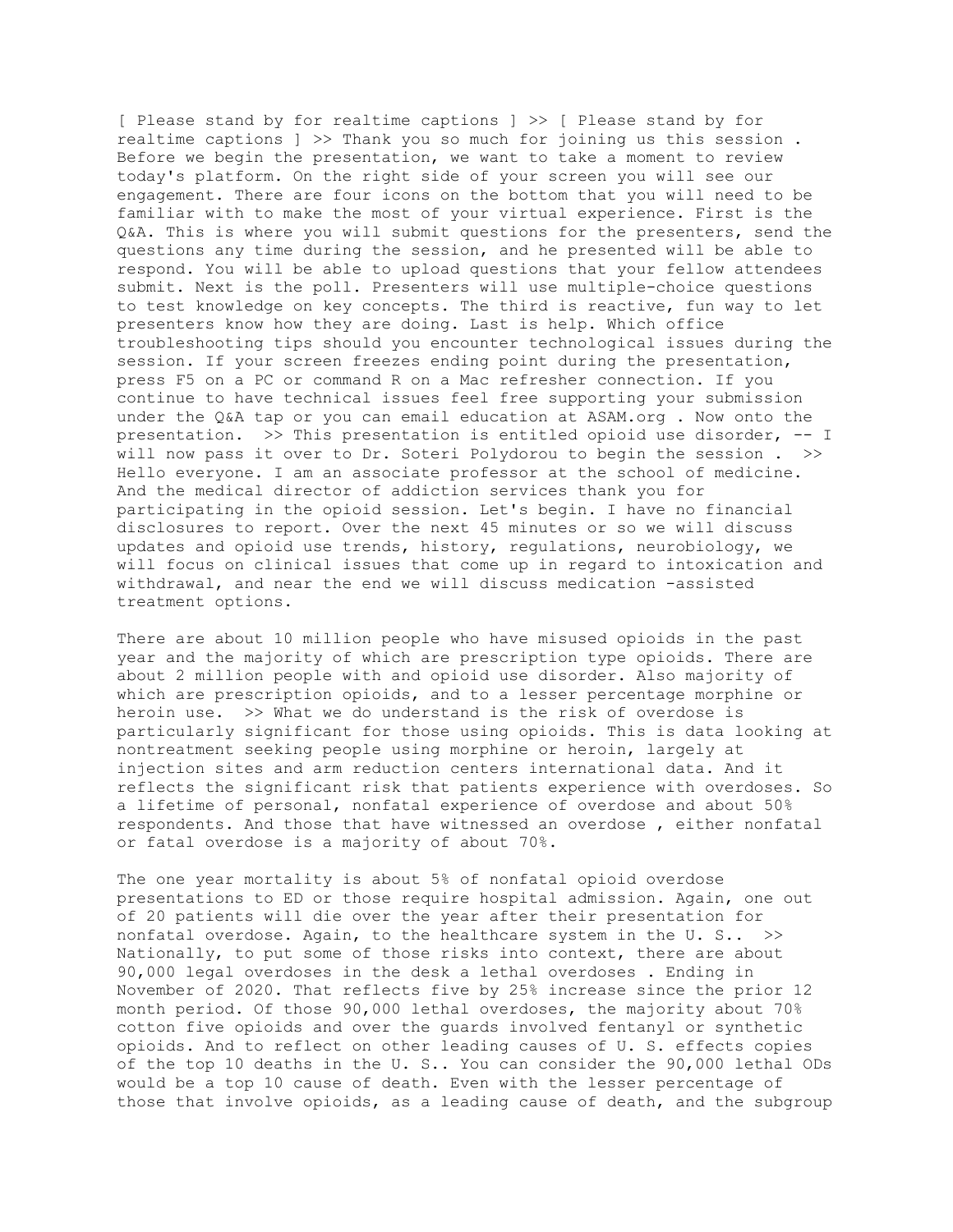within the opioid group that specifically involved synthetics. Also would be a leading cause of death. Based on these numbers.

To reflect a little bit on the rate of change over the past year or so, the black line on top reflects lethal opioid doses with all opioids combined. The brown reflex synthetic opioids, they do not include methadone. And certainly over the past year you can see a significant , and over the past year or so very dramatic rise. >> What do we do and what are our options in terms of working to address this crisis? There are many areas and domains to consider. From communities to actions as prescribers, clinicians, individual actions, government and public health efforts and so forth. As we think about it, we want to consider the scope and some of the history around opioid use, and going back over 5000 years with evidence of purposeful cultivation of poppies. Over 3500 BC. There have been wars that have been impacted by the trade of opium . I want to put this slide up as Hong Kong recently in the news. Morphine , heroin, specifically manufactured . And developed as one of the potential indication is the treatment of opium withdrawal. And then efforts to address treatment . A cartoon from the 1930s, identifies public enlightenment. And the road toward federal narcotics bonds. So this crisis, while very specific concerns more recently, it has been going on for a long time. And to put that into context for lessons learned over time.

Let's begin by spending a moment to talk about the opium poppy. There are five alkaloids to be aware. We list them morphine, scalping, coding, diving, and [ Indiscernible ]. It is accurate that poppy seeds contain small amounts of morphine and codeine. At a significant ingestion, drug test can test positive for opiates , and depending on the cutoff numbers of the -- certainly understandable toxicology's will be covered in a different section.

Regulations have been passed for over 100 years in the U. S.. Starting in the early 1900s. The most significant one is the Harrison narcotics act. That began a formal regulation of full opiate related products . And the manufacturing in the U. S.. At that time, physicians were becoming involved in the treatment, particularly of opium addiction. So they were prescribed other opiates to treat withdrawal. The early interpretation of the Harrison act is that physicians could not prescribe opioids for the treatment of opium withdrawal . Because the thought was opium withdrawal and opium addiction would not be considered at that time. A medical indication for the use of opioids, therefore thousands physicians of that time were indicted, and a significant percentage incarcerated. So it's obvious to really think through the type of chilling effect it would have, particularly early in the healthcare connection with a physician , and the traditional healthcare system and its engagement with substance use disorders . >> While a number of research efforts continue to happen in the 30s and 40s, 50s, it's really not until some pivotal work in the 1960s identifying methadone as a long-term maintenance type treatment for opioid use disorder. Not until 1974 with the narcotic addict treatment act , where the traditional methadone maintenance program currently called opioid treatment programs were able to move from a research environment, to an established clinical care center. And in 2000, the drug addict treatment act which authorizes buprenorphine as a schedule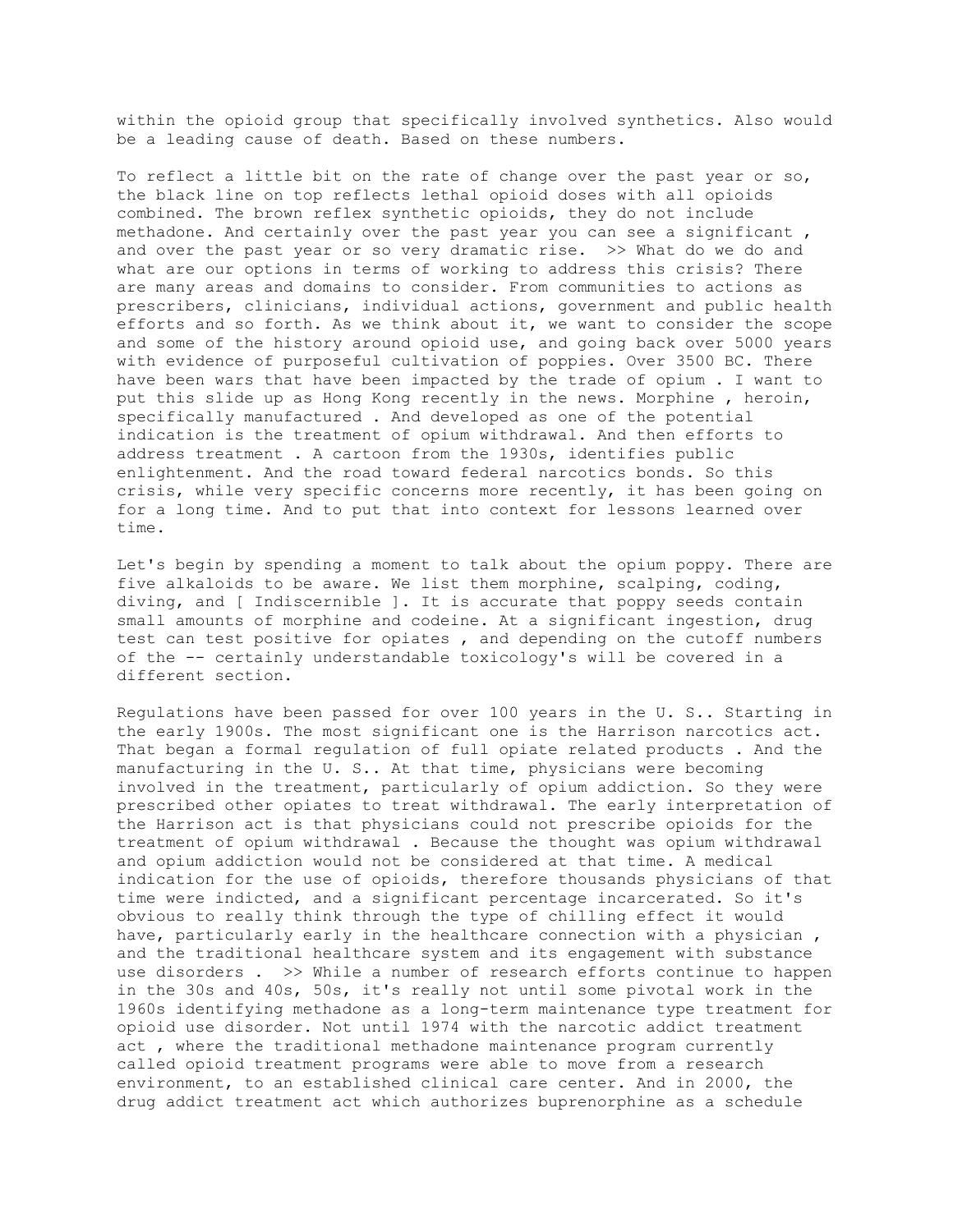three controlled substance to be prescribed for opioid use disorder. In 2000 it is not specific in terms of the regulation to buprenorphine, but it does allow for the prescribing of scheduled three, four or five medications that are FDA approved for opioid use disorder. With some other criteria, specifically the capacity for counseling for patients to be able to be used and that is what allows the use of buprenorphine .

It also includes requirement for eight hours of training. We will get into some recent changes to that requirement. And in 2006 the patient limit increases to 100. In 2016, the expanding role of ACP began to be able to prescribe buprenorphine , and the number of patients and individual physician could prescribe was increased to 275. In 2018, the number of ACPs were able to be expanded further. And in 2020, the DEA parted with SAMHSA as it related to added flexibility from HHS declaration of public health emergency. To allow prescribing utilizing telemedicine or telephone only data . And it wavered clinicians to begin utilizing buprenorphine specifically via telemedicine or telephone only. Without first conducting an in person examination. OT P specifically utilizing methadone were not able to have that flexibility, and so initial admission assessments were still required to be done on site, and that was the case throughout the early period of the COVID-19 crisis . >> More recently, just a few weeks ago HHS updated the practice guidelines for the administration of buprenorphine for treating OU D it allows a specific waiver to the notice of intent, indicating the eight hours of training. As well as the counseling and other ancillary services. When filling out the notice of intent to prescribe buprenorphine . So in practice with that allows, it allows for physicians and ACPs who are interested in prescribing buprenorphine able now to fill out the notice of intent to our SAMHSA, without completing the eight hour or 24 hour training. As well is a certification for counseling and/or ancillary services.  $\gg$  I have a link that goes through the steps and how to make the application. The goal very much able to expand the number of clinicians that are able to prescribe buprenorphine by making this waiver available . Therefore, not requiring additional training requirements , terms of education. Which is a really great opportunity to afford more patients access to care. As of a couple of weeks ago, earlier this month in June over 100,000 practitioners hold waivers. >> In terms of terminology, endorphins, describes the whole class of endogenous opioids like ants, beta endorphin, as some examples. Opioid is a broader description that includes non-endogenous , both natural or synthetic, as well as endogenous compounds that bind to one or more types of the opioid receptors. Some examples are methanol, fentanyl, and oxycodone. And in the opiate is described compounds naturally derived from the poppy plant . Morphine, codeine. >> In terms of endogenous opioids and their receptors, binding the opioid will go through a chart of the different classes. Beta endorphins bind to and of morphine. Capital opioid peptide receptors to [ Indiscernible ] . As we think about the general effect of these systems, it's important to note endorphin opioid receptor binding does result in increased and dopamine release. But unlike exogenous opioid receptor binding the effect is less robust, and it does not result the same type of habituation that we see with opioid use disorders.

Some common features to all opioid receptors. It is a new opioid receptor activation. All are seven transmembrane domains. They are all Jeep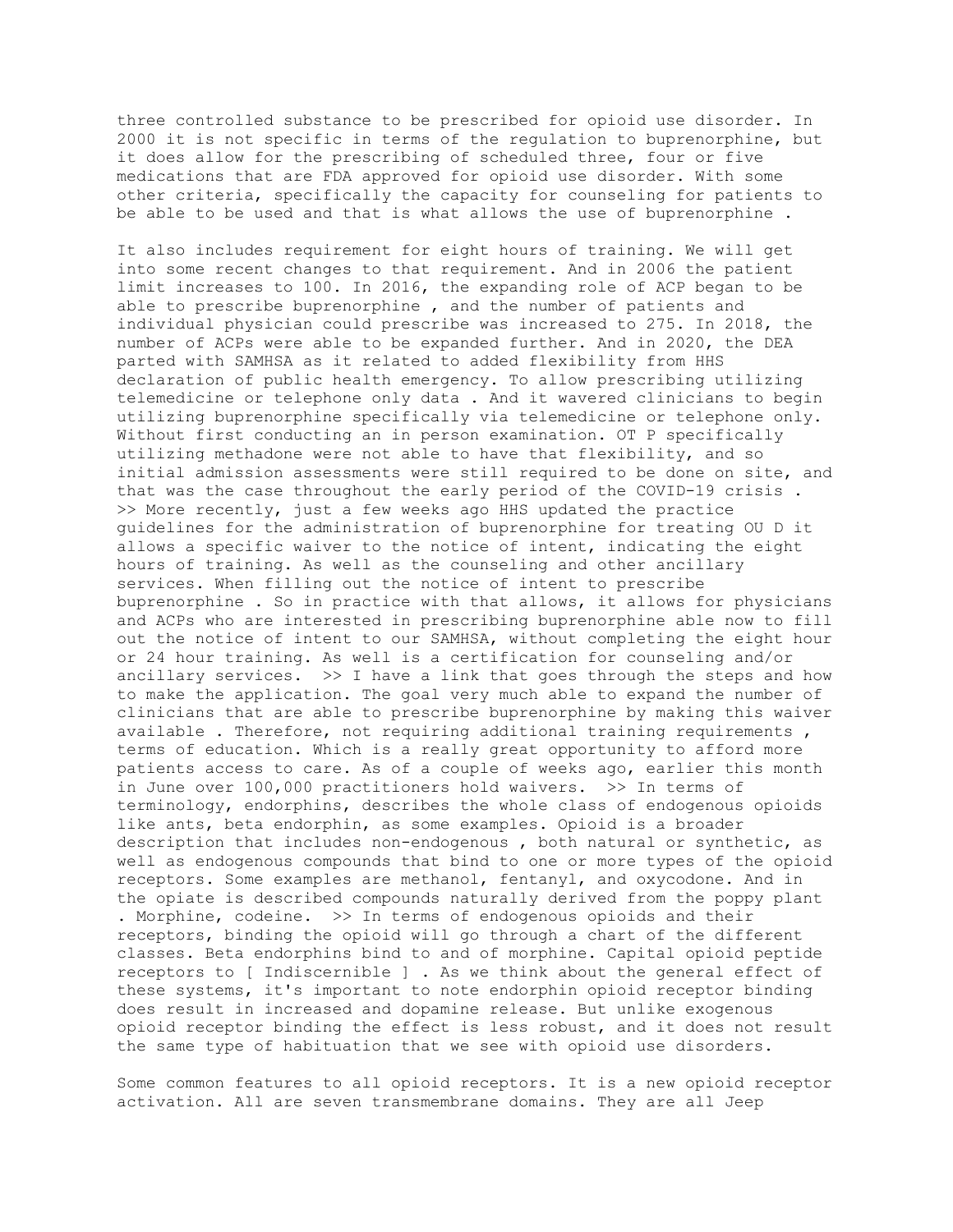protein coupled and they can be thought of merrily as inhibitory pathways. New opioid receptors predominately would be the endorphin and they reduce cyclic aim be and can be thought of as more directly related to the clinical effects that we see within intoxication withdrawal. The capital opioid receptor, predominately dying orphan a. And more involved in mediating activities. The Delta opioid receptor predominately [ Indiscernible ]. That binding seems to be more related to ancillary connectivity. There are many different polymorphisms identified in the various opioid receptors. Here is an example , and other information that could be helpful. For the opioid receptor and you, location of the chromosome six. And for the opioid receptor capital, chromosome eight and delta chromosome 1. The polymorphism A1 18 G which is a substitution has been well studied for number of years. It appears to be associated with an increased risk of opioid use disorder and alcohol use disorder. Some of the early findings tend to show potential increase binding to beta endorphin and a decreased analgesic response to morphine. Summer the later studies do not consistently find this relationship. But still helpful to consider this polymorphism as it increased risk to opioid disorder and alcohol use disorder. >> And then we have a number of different systems involved in the normal endorphin system. We will spend more time focusing on more of the opioid effects directly related to CNS in terms of sedation, analgesia, euphoria and some of the G.I. and Endo and urinary effects. Also the cardiovascular, vasodilation, particularly with methadone. The concern about increased QT and meiosis and tolerance effects. Some specific opioids to be mindful of. In terms of properties, the relationship of fever in fentanyl, increasing temperature , increasing skin absorption of fentanyl. For meperidine the risk of seizure, serotonin syndrome, for tramadol, seizure as well. Creighton and chiseling low dose as a stimulant effects similar to caffeine. Or even in some ways cocaine but at a higher dose and more of an opioid -like affect that can be reversed using naloxone. And possibly association with hepatic cholestasis which seems to be dose-dependent. Something clinically to be aware of. Tying up teen is an antidepressant similar to TCAs, widely available in Europe. And elevated doses it does seem to be having opioid effects something to be mindful of as well.

In terms of opioid potency, harrowing or diacetyl morphine is twice as potent fentanyl 100 times more potent than morphine. So fentanyl 500 times more potent than and core fentanyl 10,000 times more potent than morphine.

As we think about interventions and treatment, really helpful to be mindful of different goals and different stages in providing clinical care. The acute intervention of addressing overdose, in terms of initial stabilization, and addressing high risk concerns around lethality of overdose and withdrawal, Mabel stabilization is particularly helpful at least with withdrawal and maintenance we use similar medications. But the dosing of which can be different , particularly in the use of methadone . Which we will talk about a couple of minutes. >> The classic triad overdose to be mindful of. Meiosis, decreased level of consciousness, respiratory depression, also keep in mind non-cardiogenic pulmonary edema, seizures with those two examples are parroting and tramadol. >> Acute management of opioid overdose is supportive , respiratory support. The use of naloxone . It can be provided as an IV or subcu or IM . Also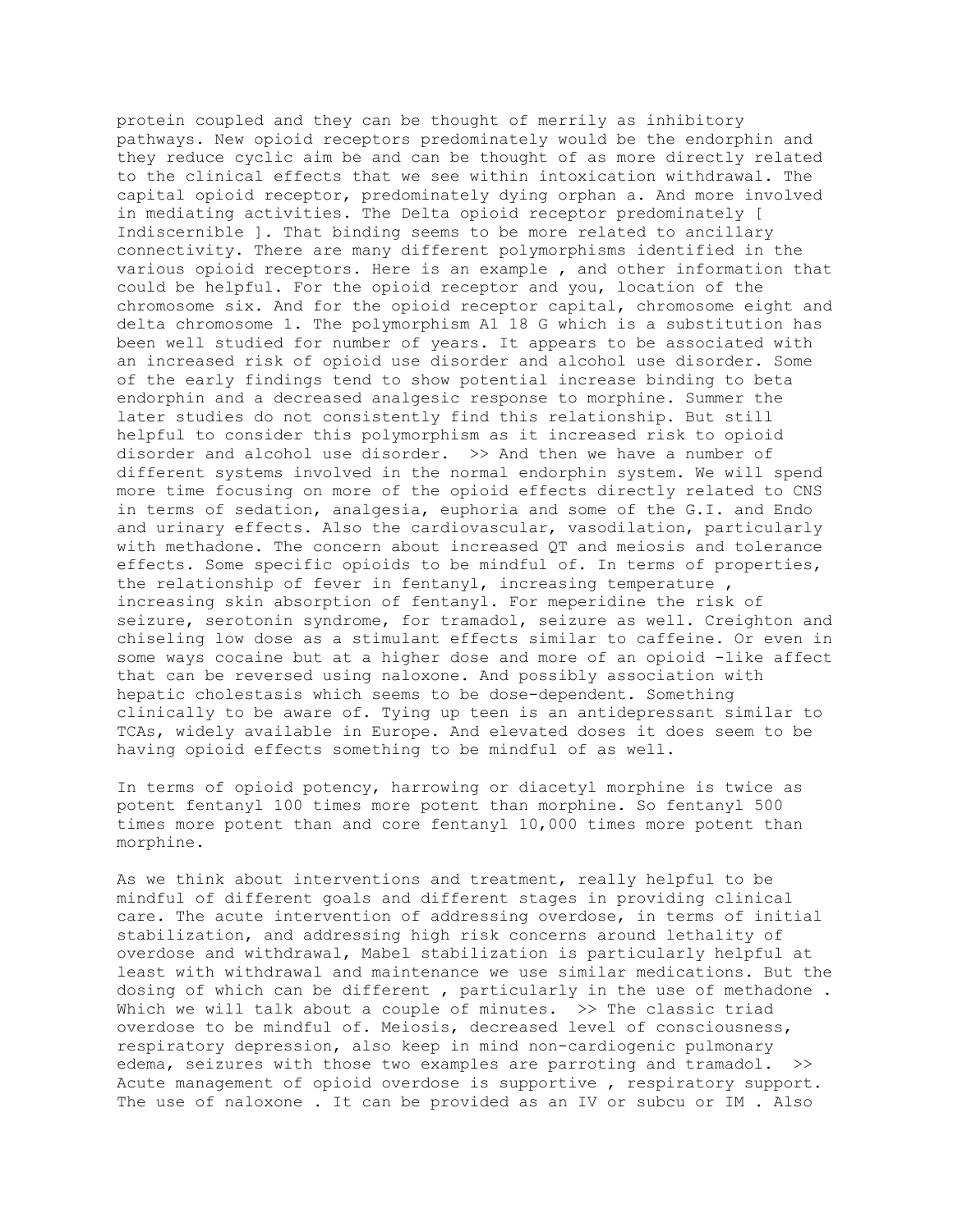great to mention the role of naloxone overdose prevention kits , particularly for the field and community commonly used as a intranasal spray . >> It is great to highlight some of the important efforts and findings related to overdose education and naloxone distribution programs. We see those communities with high rates of implementation, tend to have lower rates of overdose, as opposed to those with lower implementation. We also want to keep in mind certainly, the particularly --for community treated interventions of overdose, there is a potential need for repeated use of naloxone. And dosing affects when treating synthetic opioids. We have seen over time, over the last five to 10 years or so dosing recommendations even for intranasal naloxone has changed, initially two milligrams . Providing the intervention and assessing the patient before deciding on a second dose, currently with a higher prevalence of synthetic. Initial dose is four milligrams, and the secondment dose pretty promptly thereafter. In recognition of thereafter of the more highly potent synthetic opioids that have become much more prevalent.

Again important to keep in mind, the role potentially and of fentanyl muscle rigidity. It's a true medical emergency. It can be associated with the rapid IV administration of fentanyl. Think about when procedures are being done, something to be mindful of. And the acute intervention needed in terms of elation and naloxone and neuromuscular. >> Just to notes in terms of the withdrawal severity, particularly related to half-life, where morphine or more intense. More intense withdrawal syndrome. Methadone, potentially less intense. But longer potentially. And the use of standardized measures to address withdrawal . This is the clinical opioid withdrawal scale. And then the role of specific medications for acute withdrawal. Methadone is a full agonist. And utilized in hospital and opioid treatment programs. Helpful to be incredibly mindful, there is a very limited ability to use methadone for opioid use disorder in any environment, except for a hospital and opioid treatment program. There are some exceptions, but in general the ability to use methadone for pain is very different than the ability to utilize methadone for opioid use disorder outside of a very specific environment which is a opioid treatment program, and the other for a patient was hospitalized. Buprenorphine utilized in hospitals, more flexibility in ambulatory environments. And again with this recent update to provide by HHS the goal is the expansion of clinician being able to wavered to prescribe buprenorphine . And then the use and role of non-opioid , more symptom focused medication like clonidine, NSAIDs and so forth. A reminder of the really strong and powerful consistent treatment outcomes that we see with the use of medications for opioid use disorder. Which lead the way in terms of medications for any substance use disorder in terms of improved outcomes. Both in terms of long-term outcomes, also in terms of acute reduction in overdose risk that you tend to see with the use of methadone. And then buprenorphine after the first couple of weeks of use and initiation of treatment. Buprenorphine again much discussion with it. We will focus on a few specific items. The role of checking LFTs is not needed to initiate buprenorphine . It can be initiated without initially checking LFTs. It safety profile certainly has the formulation, one study is the mother study. Identified the reduced use of morphine, length of stay in hospitalization, neonatal syndrome for patients born to mothers on buprenorphine . Which is important to note. >> And its role and some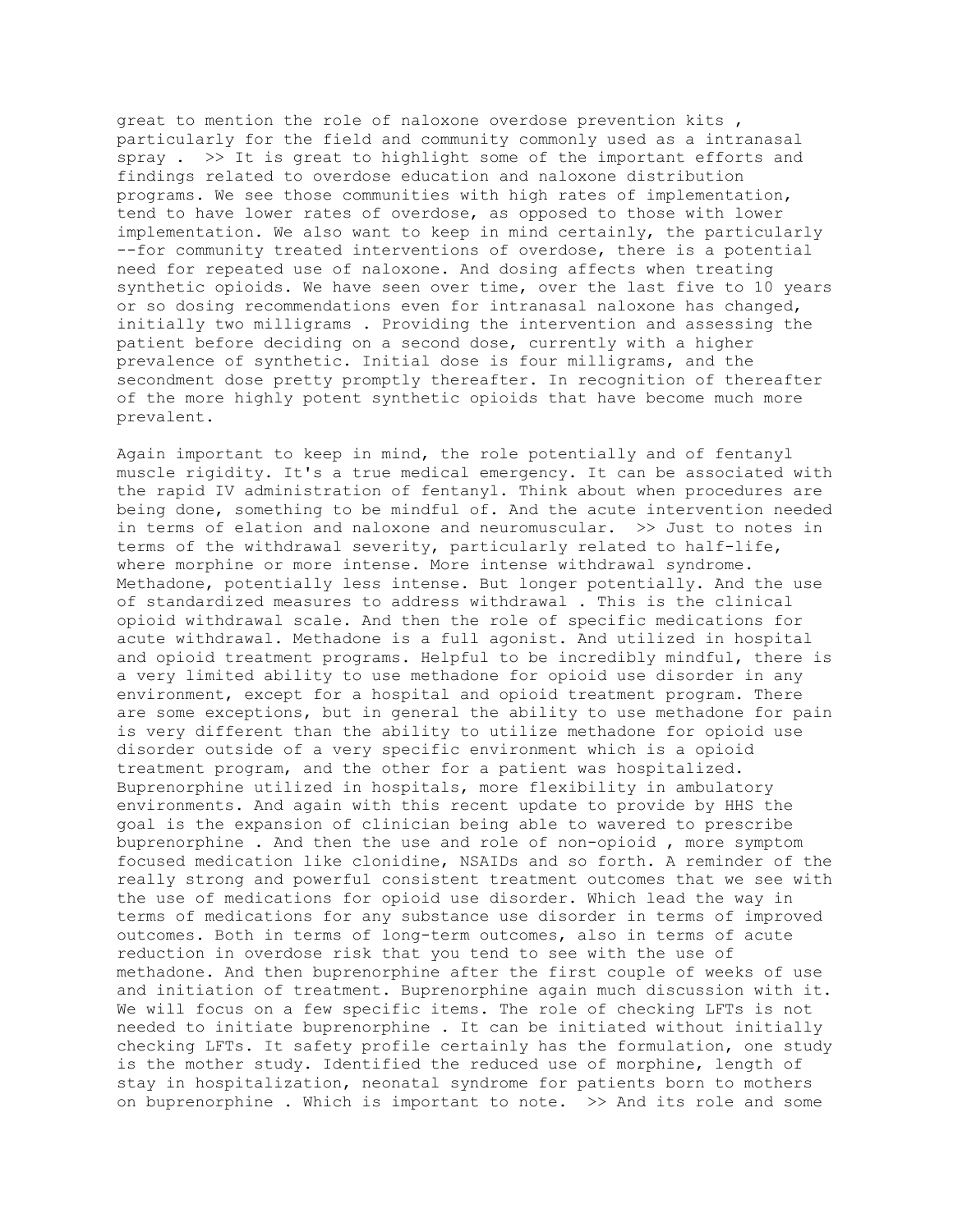of the properties of buprenorphine with a-80 for the opioid receptor and antagonist of the K opioid receptor. And it has a slow association on the and you receptor. --And so at low doses, buprenorphine acts as an agonist but at higher doses, it has slightly modified effects which we will highlight here . In terms of some of the differences between utilizing a full agonist, in the first diagram that goes up to 100%. The partial agonist as the example being buprenorphine. And then a full antagonist, the example is naloxone which binds to the same receptors but no change in the activity of the receptive.

Buprenorphine is another important concept to be aware of is precipitated withdrawal. It displaces a full agonist of the MU receptors, buprenorphine only partially activates receptors, and the change in terms of the net decrease , if it is significant enough, it can lead to acute precipitated withdrawal . >> Be mindful of the reduced use in overdose prevention of buprenorphine has compared to other opioids. And then in terms of induction I will give an induction process that aligns very well with other ASAM and triple AP recommendations there are a number of different protocols that are available . Some advising much higher doses of buprenorphine, some much lower doses. But again I will provide an example that aligns very well with current ASAM recommendations . So the example is general to initiating an induction after mild to moderate withdrawal symptoms. With the CLW of eight or above. Usually taking if the person is using short acting opioids, generally six to 18 hours . And for long acting opioids, an example would be methadone 24 hours, 48 hours, and potentially longer. Until the development of COW scale of at least eight to 10 and for methadone as well, to also consider the dose of methadone, particularly if somebody has been on methadone maintenance, where you want to go certainly as low as possible, but generally 30 milligrams or less. For at least two weeks prior to transitioning . It can be done at higher doses, but again if possible, lower doses of methadone before transitioning to . In terms of toxicology testing, just to be aware that urine and oral fluid will detect this specific compound. Anywhere from a few hours to a couple of dates for opioid spirit in terms of interpretive positive results. Something to be mindful of.

On day one as COWS is a to tenor above, to initiate a first dose of two milligrams to four milligrams sublingual. We assessing 1 to 2 hours, depending on the COWS score I know precipitated withdrawal to provide a second dose of two to four milligrams and to consider a third dose as well after a few hours of assessing withdrawal symptoms. With a total first day dose of eight milligrams. On the second day to provide the first day dose as single-dose, and then based on ongoing results symptoms may increase four milligrams twice a day . Up to a total second day dose of 16 milligrams. There are other examples of induction protocols. Some that would recommend higher doses. Some such as micro-dosing that would advocate for significantly lower dosing, over the first couple of days. But again these are desk of this example of day one and day two dosing falls in line with the FDA approved dosing induction recommendations . Also to be aware, the symptom focused medications and the use of clonidine and other medications, particularly early on to address withdrawal symptoms. >> And other important highlight is the role of ED. I would argue other urgent care centers to initiate medication for opioid use disorder. This is some information highlighting some of the benefits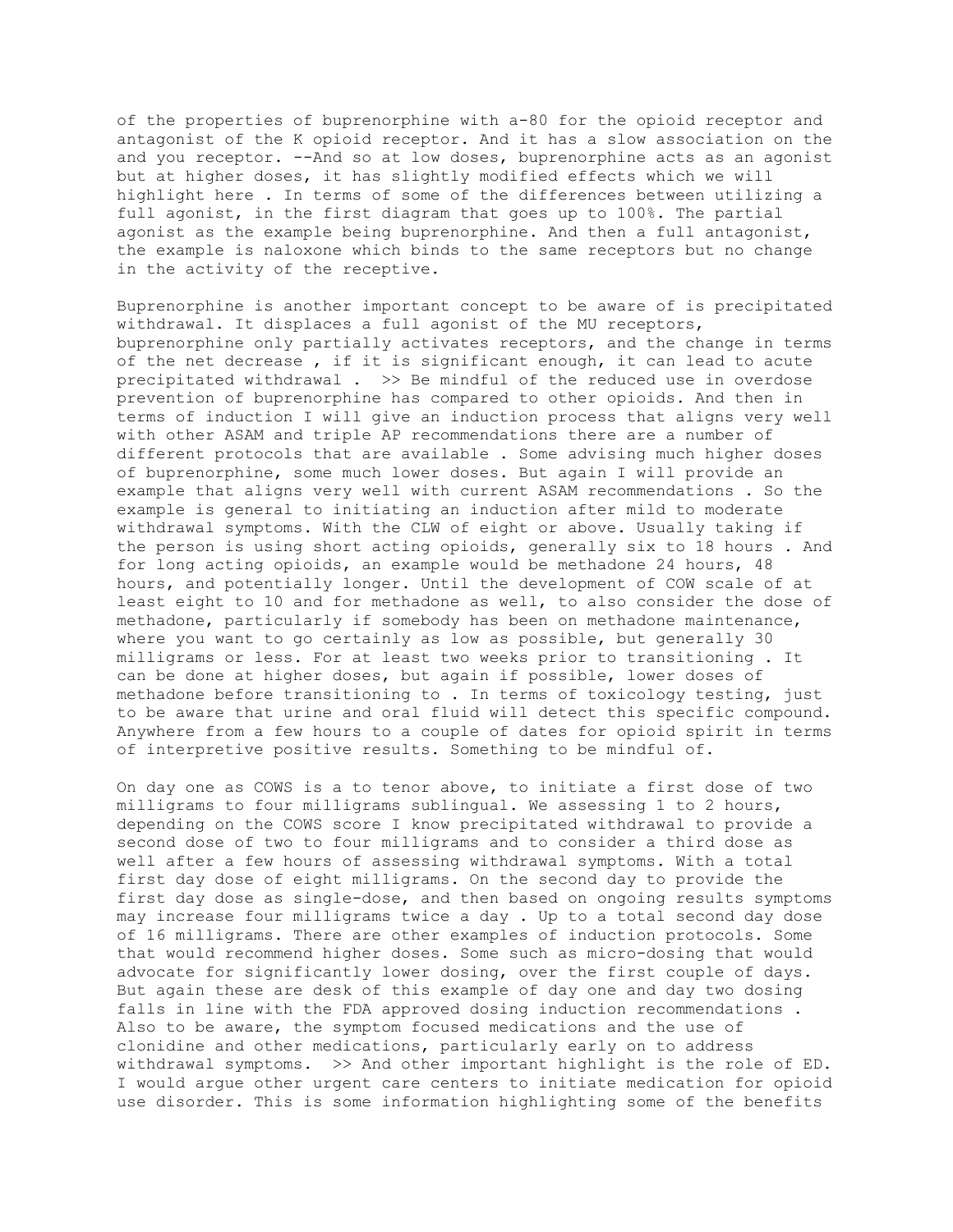and the data we have identified. For ED's that are able to initiate buprenorphine while the patient is under their care, and some of the connection to treatment and ongoing outcomes that are significant. We have multiple formulations. Just to highlight there is a subdermal implant as well. It provides a steady-state dose for up to six months. It does require a minor surgical procedure and require some additional training. There is an extended release monthly injection as well. It has been available since 2018. Patients who are on eight to 24 milligrams of buprenorphine sublingual for at least one week can be transitioned, initial doses of extended release monthly injection is 300 milligrams for the first two months by 100 milligrams monthly thereafter. Keep in mind that the data of 2000 waiver applies to many of these formulations of buprenorphine. But specifically, the formulations that can be used for opioid use disorder have to be FDA but -- FDA approved . Some of the transdermal are not approved for opioid disorder therefore they can be used for pain. But not for the treatment of opioid use disorder but naltrexone as an antagonist, that alpha metabolite. And another important reminder is that while it standard dose , we do not have consistent evidence of hepatic toxicity, therefore there is no need to check LFTs prior to initiating naltrexone, as well as the injectable formulation or extended release but but for those patients you are concerned about, for other reasons hepatic dysfunction certainly checking labs would be indicated, but not as a routine requirement for starting any of the formulations of naltrexone. Some of oral formulation available since the 1980s. Taken once a day or higher doses three times a week. Some of the challenges revolve around adherents. So it tends to be more limited to highly motivated populations. Another formulation is the long-acting injectable formulation. It has benefits in terms of adherence. Here is some information on the data collected. Collected over the last 10 years or so. And in terms of getting a patient started, who has a physiologic dependence to opioids, considering transitioning to an antagonist , particularly extended release. So again the initial assessment in terms of vitals, toxicologist, history, and so forth. It is critical for those patients who have not used in opioid in 14 days or longer. As long as your clinical assessment aligns. Along with in opioid negative toxicology. Moving forward to beginning extended release of naltrexone would be indicated. For patients who have not used opioids for eight to 13 days, COWS assessment can be incredibly helpful in identifying those who may be able to get started on extended release naltrexone as opposed to those who would need to await a longer period of time . And so in this example, COWS greater than four would indicate continued use of symptom focused medication, and then reevaluation for patients who have a COWS of four last and opiate negative toxicology. The next is performing naltrexone challenge. If the challenge is negative, the next step would be to proceed to the extended release injection if it is positive --the focus would be more on providing symptom focused medication, and then reevaluation after few days. For those who have used opioid in seven days or less, obsolete the concern of the patient can still be physiologically dependent. Even with opioid negative toxicology significant. Therefore partially two options to consider which is using non-opioid medications to treat withdrawal, and then reassess as the patient moves toward more of that eight to 13 day period or longer without opioid use. Or utilizing buprenorphine with withdrawal management and provided example will be divided in a moment.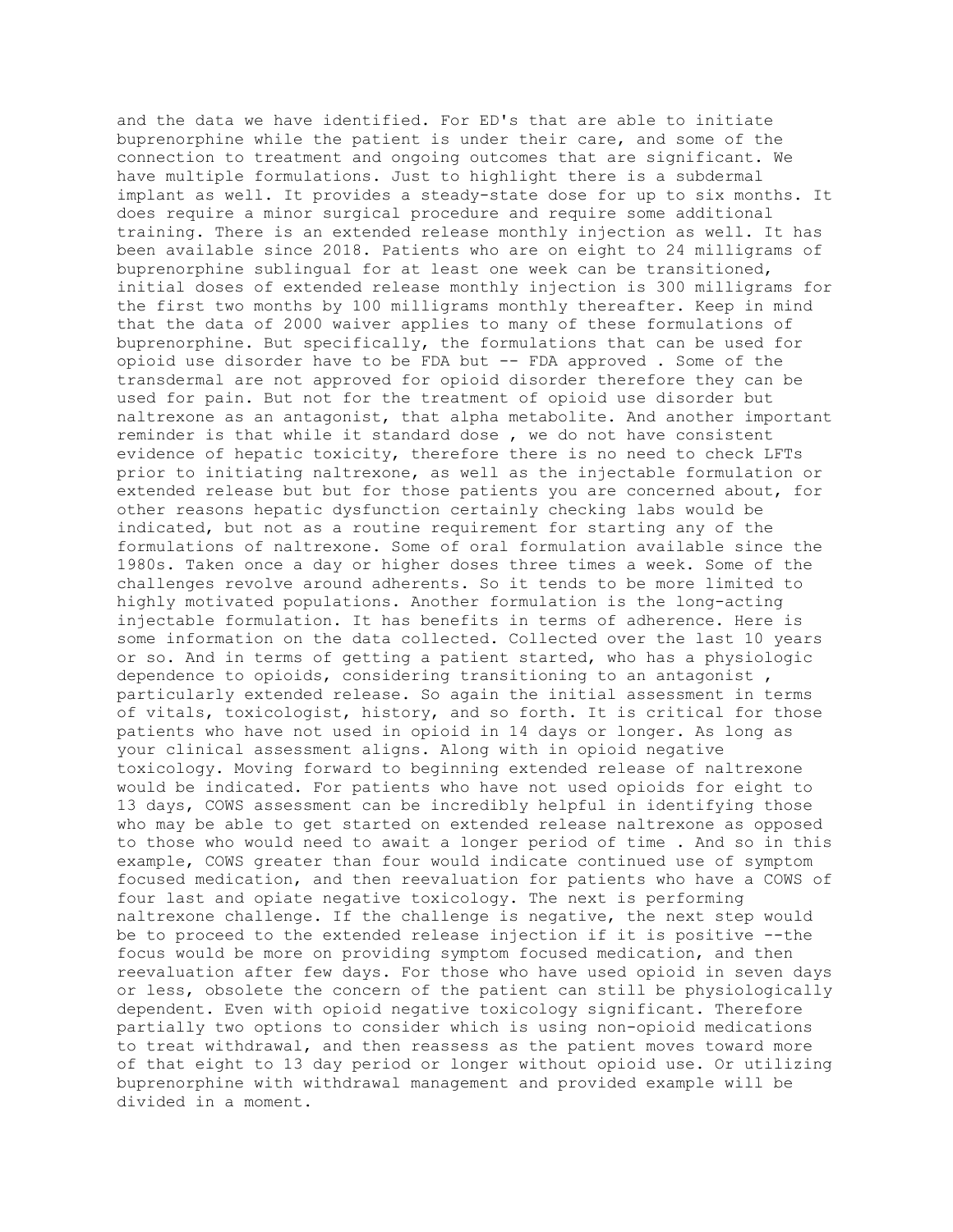This is some information on the naltrexone challenge. One is for the I am using the lock sign and oral. Here are the specifics on how to do the procedure, as well as how to interpret results. >> The buprenorphine assisted withdrawal management essentially inducting someone onto buprenorphine , utilizing it for one day. Up to eight milligrams on the first day. Using other non-opioid medications to address symptoms. For about one week or thereafter. And then assess for extended release naltrexone reduction . Utilizing naltrexone challenge. >> Methadone has been FDA approved since 1972 for opioid dependence. There are two , the L and the R is the active form. The half-life is 24 to 36 hours however there is a significant range for 4 hours to 91 hours a longer period and so because of this long half-life, it is important to keep in mind five half-lives before reaching close steady-state. This could take multiple days before reaching steady-state, getting clear indication of clinical facts. >> Partly this is related to over the last 15 or 20 years, some changes in terms of initial titration schedules up methadone being more concerned, lower doses as initial dose, slower and longer titration. And so other areas to be mindful of is the risk of QTC prolongation with elevated doses of methadone. It does appear to be dose-dependent. On the dose of methadone. Conversion tables is something to be mindful of. Traditional conversion table on opioids generally have linear ratios for most other opioids. But for methadone, that ratio can change depending on the morphine equivalents. And so older conversion tables may not be as updated as would be helpful. And so something to be cautious of in terms of using converting tables for patients transitioning onto methadone . And then the role of serum levels for methadone have been more prevalent in the 80s to 90s. But understanding certainly more recently, clinical presentation and assessing a patient's need for changes in methadone dose really should supersede serum levels , and I have some information on serum levels here. But again the utility is far less significant now, however some opioid treatment programs and some states continue to require their collection for specific indications, but again a clinical presentation should supersede serum level.

We have some recent recommendations in terms of initial dose . 10 to 20 milligrams as of oral dose, 20 milligrams to be mindful of. Eliminate severe withdrawal. It is not generally recommended to exceed 30 milligrams in the first 24 hours. Initial dosing and early titration of methadone , again because of the long half-life. It really needs to be done in a proper fashion, which is very different in some sense than focusing on the goals of craving and even blocking dose, which is more at higher doses of methadone, 80 milligrams and above. Were to continue to titrate methadone, generally at 5 to 10 milligrams every three to seven days. And so early goals of treatment of addressing severe withdrawal, and beginning to address other clinical issues needs to be very mindful in terms of the long half-life, to ensure titration happen slowly. And appropriate increments  $.$  >> We have some information that is consistent for all opioid treatment programs. They all have comprehensive assessments, treatment plans, well-established toxicology testing, divergent control policies, opioid treatment programs tend to expand not just into providing methadone treatment but incorporating buprenorphine . Some providing extended release . And you can have various options from opioid treatment programs not purely methadone. Attendance schedules from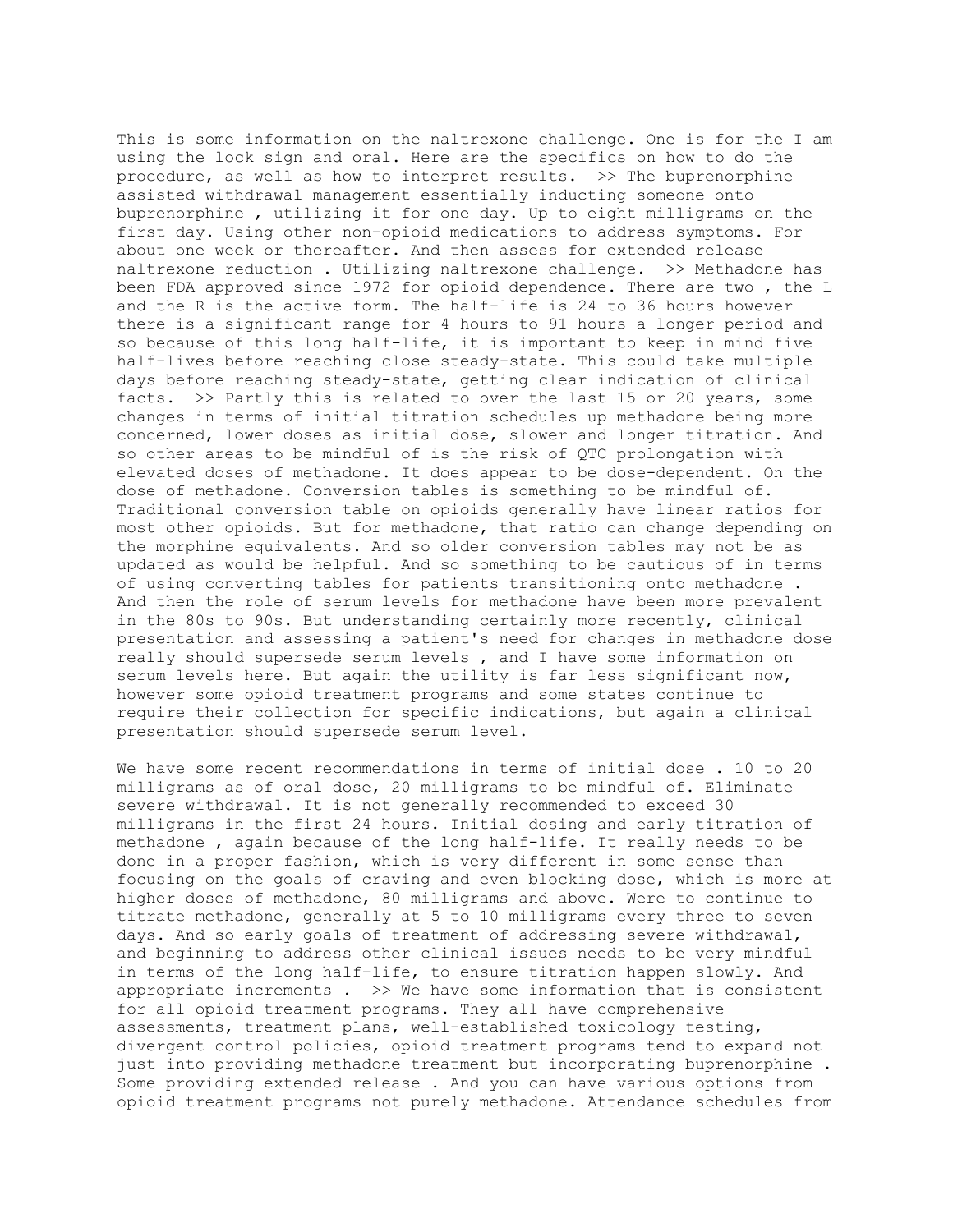medication dispensing is very well established. And highly regulated by federal regulations as well as state regulations, depending on the geography of the opioid treatment program. Guest medication, supporting a patient who may be traveling from one state to another continued to receive medication dispensed at a another opioid treatment program. Wellestablished confidentiality of protocols. And regulatory oversight. >> We have some clinical issues to consider in terms of different MAT options. Is the patient goal on abstinence or harm reduction. One may indicate a posters on the desk of a patient may benefit from opioid tolerance. So perhaps the medications as an argument , like methadone or partial methadone may be more indicated. For patients who may need or anticipated to need opioid analgesia, again to use potentially of a full agonist or partial agonist may be indicated as opposed to the initiation of an antagonist medication. For somebody currently pregnant or planning pregnancy, the safety is very well established for the use of methadone and the use of buprenorphine as a formulation. And certainly recommended as opposed to the use of naltrexone which is not recommended during pregnancy. A recent overdose or high risk overdose behavior and considerations on tolerance may be beneficial. The structure of the treatment programs and the potential need for other medical or psychiatric conditions that may impact the different services that are available in different clinical settings , concerns around diversion rest, alternatives. Clinical services available in your community. And what might be a good option for patients based on the resources in each community. >> Questions . We have three questions that follow. Let's get started. Which endogenous opiate receptor type predominately influences the development of acute opiate withdrawal symptoms?

You have four options. MU opiate receptor, Capi or opiate receptor, GABA B receptor, or serotonin 5-HT 2A receptor. >> Let me repeat the question. As we use the poll to look at results . Which endogenous opiate receptor type predominately influences the development of acute opiate withdrawal symptoms X MU opiate receptor, Kappa opiate receptor, GABA B receptor, or serotonin 5-HT two A receptor . >> The answer is MU opiate receptor. We spoke about the different opiate receptors and identify that the MU receptor as the opiate receptor that predominately influences acute withdrawal, and symptoms related to overdoses well. >> Which of the following is the correct order from least to most relative opioid potency? Morphine, diacetyl morphine, fentanyl, car fentanyl. Fentanyl, morphine, car fentanyl, diacetyl morphine. Diacetyl morphine, car fentanyl, morphine, fentanyl. Morphine, diacetyl morphine, or fentanyl, or fentanyl.

Again which of the following is the correct order from least to most relative opioid potency? Again I will pause please use the polling. The answer is a. Morphine, diacetyl morphine, fentanyl, car fentanyl . Again we spoke earlier in terms of potency. Diacetyl morphine being twice as often as morphine, fentanyl being 100 times more potent than morphine, and or fentanyl being 10,000 times more potent than morphine.

And the final question. The use of FDA approved formulations of buprenorphine to treat opioid use disorder is authorized by the following federal regulation ?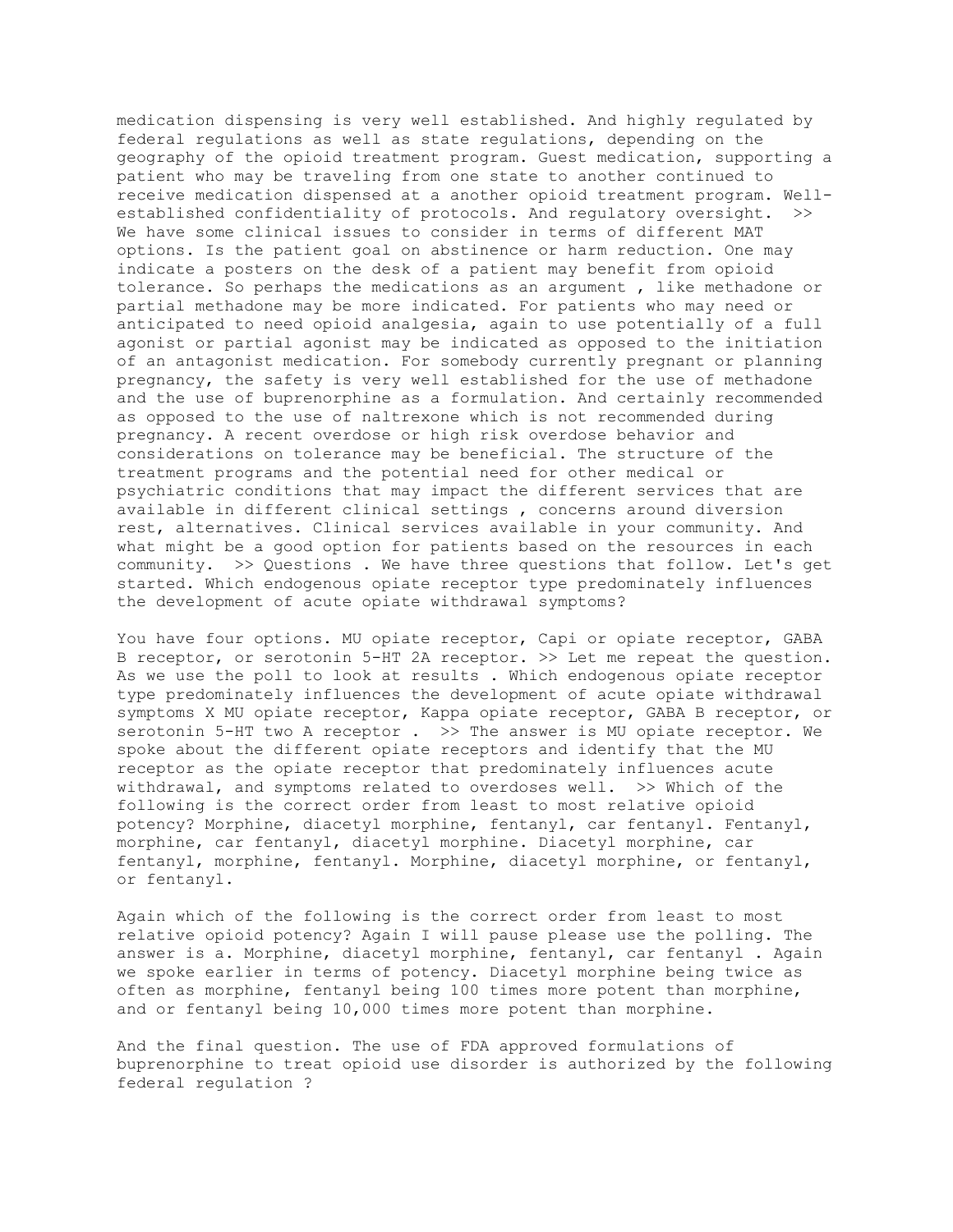Harrison narcotic act, controlled substances act, narcotic addict treatment act, or drug addiction treatment act. >> Please use the polling. As it fills up . The use of FDA approved formulations of buprenorphine to treat opioid use disorder is authorized by the following federal regulation? I will go through the options one last time. Harrison narcotic sigh, controlled substance act, narcotic addict treatment act, or drug addiction treatment act. The answer is drug addiction treatment act. >> As we discussed the raw number of different regulations that were passed . In 2000 the drug addiction treatment act authorized the use of controlled substances , schedule three, four, five, FDA approved for opiate use disorder. Again with the added criteria at the time. Requiring formal training which has most recently been waived. And so the answer is drug addiction treatment act. Again I would certainly encourage everyone , for those who are providing buprenorphine education, or for those that are interested in advocating for the expanded use of buprenorphine , the opportunity for not just physicians, but also for advanced care providers to now receive data waiver by simply filling out the notice of intent. And not at this point requiring additional training of the eight-hour work 24 hour training . It's a huge opportunity. That opportunity is not a temporary opportunity. And so it is a great chance to advocate for institutions throughout the country to expand the availability of medication for the treatment of opioid use disorder.

I hope everyone has enjoyed the conversation. I appreciate everyone's attention. Thank you.

This presentation is tobacco . I will pass it over to begin the session to Dr. Avery.

Thank you. Thank you everyone for coming and sticking with us. I am the director of addiction psychiatry at the Weill Cornell medical College. Tobacco is not a boring talk hopefully. We have driven down the cigarettes after all these years, but kids have made it excited again using nicotine. Treating folks whether stopping cigarettes, or trying not to. It is a hot topic these days. Let's month away. >> No financial disclosures yet, I am the incoming chair of the ASAM course. A little bit of history before we jump into some of the details. >> Native American tribes cultivated and used tobacco for many different purposes for thousands of years before the arrival of the Europeans. It has been around forever. It's a important economic influence in the British American colonies and the early United States. It is a big problem and remains a big problem. The world health organization estimates that one third adult small, and because tobacco use is on the rise in developing countries, it is one of the few causes of death that is increasing. Nicotine and the reinforcing sensory stimulation associated with tobacco use are responsive for their compulsive use of tobacco in the form of cigarettes, and all these different ways you can do including the new forms of vaping and drooling and all of those things. >> As I said in the U. S. we have been driving down nicotine overall and the prevalence has declined in the U. S. from 42% 1965 to 14% in 19 -- 2017. In the 50s and 60s, if you were a cowboy you were a cool person smoking cigarettes but and then by the time 2017 came around no longer cool and a social stigma still smoking. We will talk about some of the ways it was accomplished. A lot of efforts to help drive this number down. And just